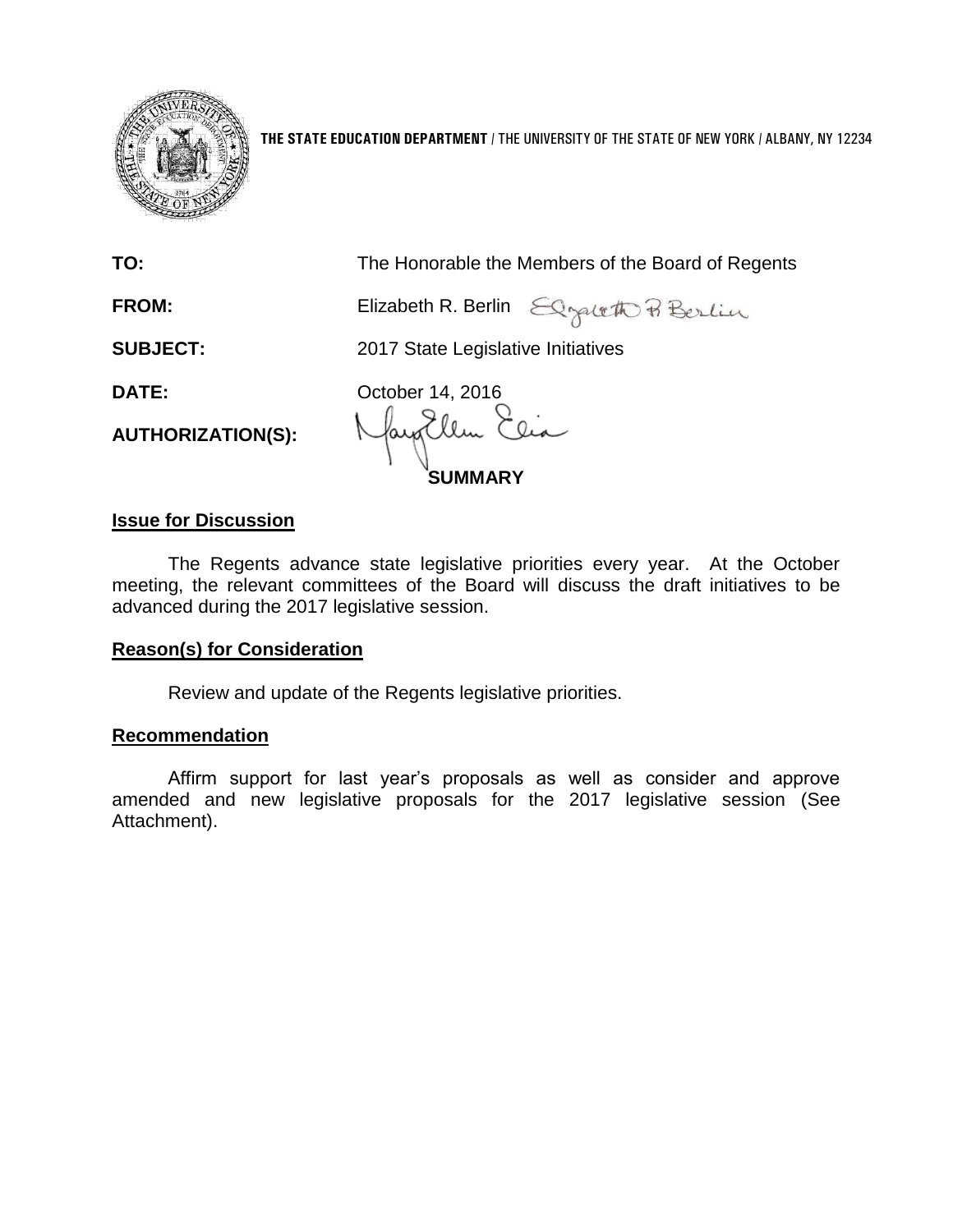## **Discussion of Potential State Legislative Initiatives**

| <b>P-12 Education</b>             |                                                              |                                                                                                                                     |
|-----------------------------------|--------------------------------------------------------------|-------------------------------------------------------------------------------------------------------------------------------------|
| Concept                           | <b>Description</b>                                           | <b>History/Notes</b>                                                                                                                |
| Tenure/Seniority                  | The potential legislation would require districts, in the    | By statute, when the position of a teacher/teaching assistant is abolished,                                                         |
| Protections for Bilingual         | event of an abolition of a position, to excess the           | the teacher or teaching assistant having the least seniority in the system                                                          |
| and ESOL Teachers/TAs             | teacher/teaching assistant with the least seniority in the   | within the tenure area of the position abolished must be discontinued. An                                                           |
|                                   | tenure area of the position abolished, except where the      | unintended consequence is that as districts hire new bilingual teachers                                                             |
|                                   | retention of a less senior teacher/teaching assistant fluent | and teaching assistants to serve expanding populations of English                                                                   |
|                                   | in a specific language is necessary for the school to        | language learners and subsequent layoffs are made due to fiscal                                                                     |
|                                   | provide required bilingual/ESOL instruction.                 | constraints, districts may be forced to lay off the more junior bilingual or                                                        |
|                                   |                                                              | ESOL teachers or teaching assistants that they need.                                                                                |
| <b>Streamline Pre-K Programs</b>  | The potential legislation would eliminate fragmentation      | Currently, the Department administers seven separate and distinct                                                                   |
|                                   | in the current prekindergarten system by expanding the       | prekindergarten programs in the State of New York. Each of these                                                                    |
|                                   | allocation process that has been used for the Universal      | separate prekindergarten programs has a unique funding structure with                                                               |
|                                   | Prekindergarten Program since 1997 to all                    | varying requirements for quality standards and mechanisms for data                                                                  |
|                                   | prekindergarten programs. This would occur through a         | collection and reporting. For school districts and community-based                                                                  |
|                                   | multi-year phase in of prekindergarten program funding       | organizations that receive funding for multiple prekindergarten programs,                                                           |
|                                   | streams being absorbed into the school districts UPK         | these varying requirements become an administrative burden at the local                                                             |
|                                   | allocation formula as competitive contracts expire.          | level, and inhibits the seamless provision of high-quality prekindergarten                                                          |
|                                   |                                                              | programs to our youngest learners.                                                                                                  |
|                                   |                                                              |                                                                                                                                     |
|                                   |                                                              | The Department has in the past proposed the alignment of these programs                                                             |
|                                   |                                                              | through the Regents State Aid Proposal process. However, it is<br>recommended that the Regents adopt this proposal as a legislative |
|                                   |                                                              | initiative to recommend a specific mechanism for accomplishing the                                                                  |
|                                   |                                                              | alignment of these disparate programs.                                                                                              |
| <b>Tuition Rate Setting Index</b> | The potential legislation would establish a statutory        | Tuition reimbursement for Special Act school districts and 853schools                                                               |
|                                   | growth index based on an average of state personal           | serving students with disabilities is based on a rate methodology that is                                                           |
|                                   | income growth to establish predicable and timely tuition     | established by the Department and approved by the Division of Budget                                                                |
|                                   | increases and allow for improved budget planning. In         | $(DOB)$ .                                                                                                                           |
|                                   | addition, the proposal would authorize providers to          |                                                                                                                                     |
|                                   | establish a general reserve fund.                            | Based on provider and stakeholder feedback, and the Department's                                                                    |
|                                   |                                                              | analysis of submitted cost data, a lack of predictable growth to fund                                                               |
|                                   |                                                              | increasing costs and the inability to utilize reserve funding for unplanned                                                         |
|                                   |                                                              | or emergency expenditures have endangered the Special Act School                                                                    |
|                                   |                                                              | District and 853 School's capacity to operate essential special education                                                           |
|                                   |                                                              | programs for some of the most severely disabled school age children.                                                                |
|                                   |                                                              |                                                                                                                                     |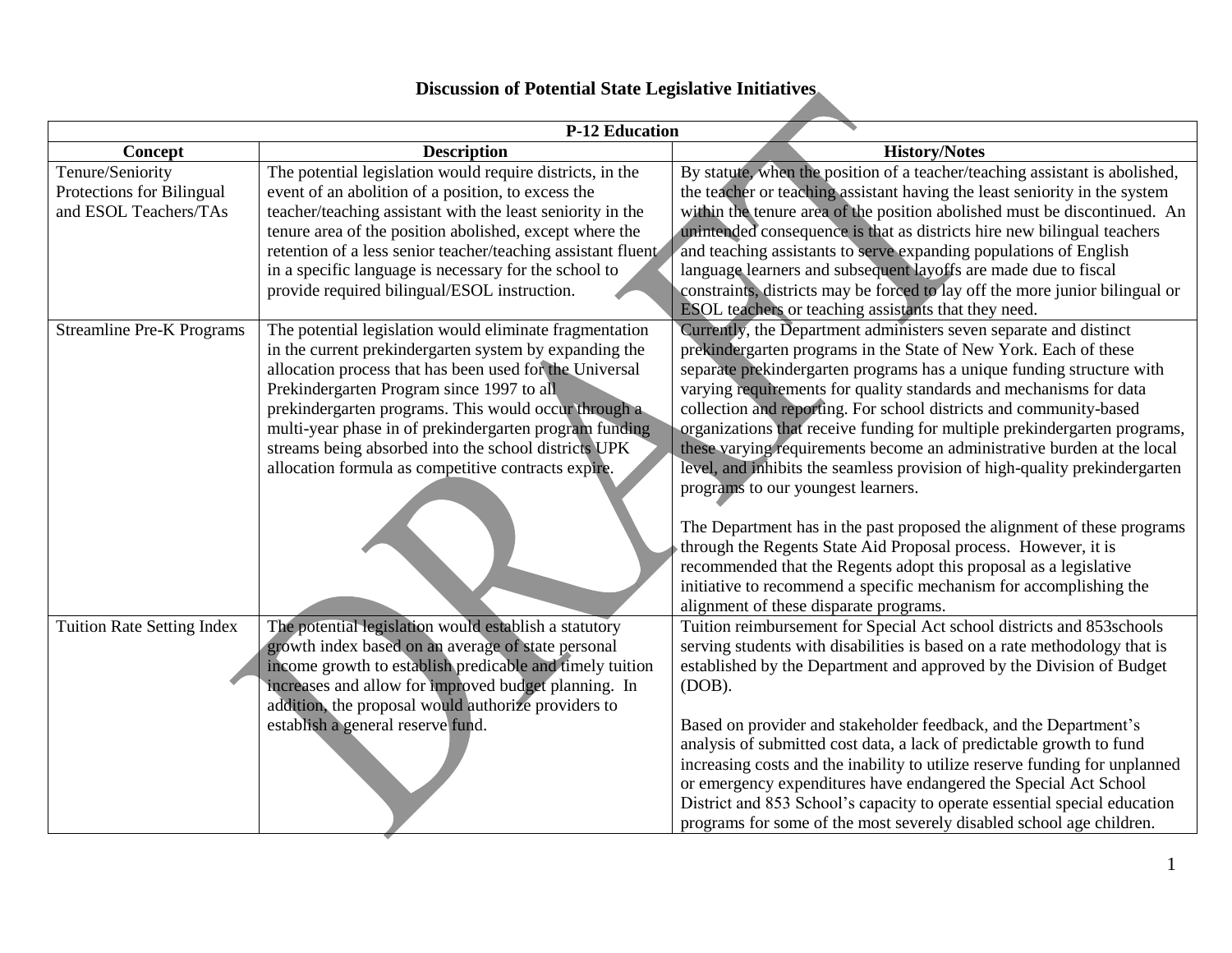| <b>P-12 Education</b>                                                                                 |                                                                                                                                                                                                                                                                                                                                                                                                                                                                                  |                                                                                                                                                                                                                                                                                                                                                                                                                                                                                                                                                                                                                                          |
|-------------------------------------------------------------------------------------------------------|----------------------------------------------------------------------------------------------------------------------------------------------------------------------------------------------------------------------------------------------------------------------------------------------------------------------------------------------------------------------------------------------------------------------------------------------------------------------------------|------------------------------------------------------------------------------------------------------------------------------------------------------------------------------------------------------------------------------------------------------------------------------------------------------------------------------------------------------------------------------------------------------------------------------------------------------------------------------------------------------------------------------------------------------------------------------------------------------------------------------------------|
| Concept                                                                                               | <b>Description</b>                                                                                                                                                                                                                                                                                                                                                                                                                                                               | <b>History/Notes</b>                                                                                                                                                                                                                                                                                                                                                                                                                                                                                                                                                                                                                     |
| <b>Mandate Relief</b>                                                                                 | The potential legislation would eliminate or reduce a<br>significant number of statutory mandates and provide<br>greater flexibility relating to curriculum, transportation,<br>educational management services and special education.                                                                                                                                                                                                                                           | While many mandates were originally enacted with good intentions, not<br>all mandates have produced their intended results. During times when<br>school district resources continue to be stretched, it is imperative that a<br>thoughtful and targeted series of changes be made to repeal outdated<br>mandates that have grown too burdensome and costly and which are not<br>essential to improving results for students.                                                                                                                                                                                                             |
| <b>Authorize Recovered</b><br>Overpayments to be<br>Applied to Prior Year<br>Adjustments              | The potential legislation would allow the Department to<br>net out prior year adjustments owed to school districts in<br>the instance of any school aid overpayment recoveries.                                                                                                                                                                                                                                                                                                  | During the course of school aid payments to school districts, there are<br>times when the state owes money to districts, and situations where<br>districts are overpaid and those sums must be recovered by the state. In<br>the instances where funds must be recovered as a result of an<br>overpayment to a district that is also owed a prior year adjustment, the<br>state does not net out the funds owed to the district. This initiative would<br>address this situation and allow districts to more quickly receive any<br>funds they are owed.                                                                                 |
| <b>Regional Secondary</b><br>Schools Advisory Council                                                 | The potential legislation would establish a temporary<br>advisory council composed of legislative and advocacy<br>stakeholders tasked with developing a legislative<br>proposal to establish regional high schools.                                                                                                                                                                                                                                                              | Current state law has limited options for school districts to create and<br>sustain high-quality collaborative secondary schools.<br>School districts across the state need a mechanism to build collaborative<br>secondary school partnerships that will provide greater educational<br>services to students. While the Department has proposed legislation in<br>the past to accomplish this, the legislation has not been enacted and it is<br>recommended that the Regents consider a revision to this initiative that<br>includes establishment of a temporary advisory council to develop a<br>proposal with stakeholder feedback. |
| Modernizing SED<br>Authority to Intervene and<br><b>Support Struggling School</b><br><b>Districts</b> | The potential legislation would modernize several<br>disparate and disjointed intervention authorities that are<br>provided to the Department to intervene in school<br>districts, including distinguished educators, joint<br>intervention teams, and educational partnership<br>organizations in order to align these authorities and<br>ensure that they become more useful tools for the<br>Department to employ in districts that need special<br>assistance and oversight. | Over the years, several changes in law have provided the Department<br>with authority to intervene in school districts. However, these efforts<br>have often been disjointed and driven by administrations with different<br>outcomes in mind.<br>As a result, while Education Law provides several options for<br>intervention in struggling schools, these tools are often not accessible or<br>effective, leaving the Department with few levers to compel change in<br>struggling districts, or to provide them with the oversight, assistance and<br>support they need.                                                             |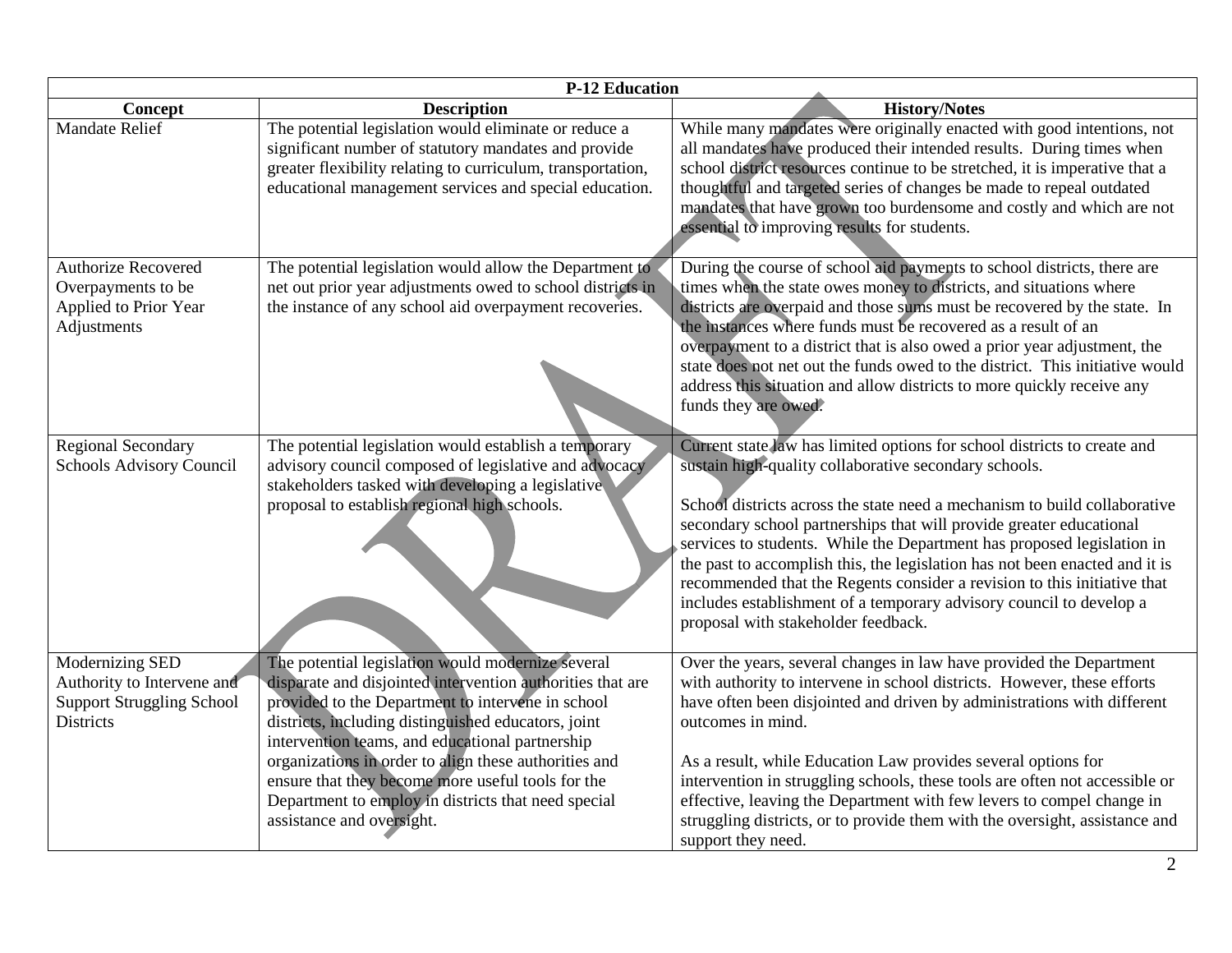| <b>Higher Education</b>        |                                                                                                                                                                                                                                                                                                                            |                                                                                                                                                                                                                                                                                                                                                                                                                                                                                                                                                                                                                                                                                                          |
|--------------------------------|----------------------------------------------------------------------------------------------------------------------------------------------------------------------------------------------------------------------------------------------------------------------------------------------------------------------------|----------------------------------------------------------------------------------------------------------------------------------------------------------------------------------------------------------------------------------------------------------------------------------------------------------------------------------------------------------------------------------------------------------------------------------------------------------------------------------------------------------------------------------------------------------------------------------------------------------------------------------------------------------------------------------------------------------|
| Concept                        | <b>Description</b>                                                                                                                                                                                                                                                                                                         | <b>History/Notes</b>                                                                                                                                                                                                                                                                                                                                                                                                                                                                                                                                                                                                                                                                                     |
| <b>DREAMers</b>                | The potential legislation would eliminate provisions in<br>state law that require students to be a US citizen or<br>permanent lawful resident to receive general awards,<br>including TAP, academic performance<br>awards,<br>scholarships or other financial assistance.                                                  | In New York, thousands of undocumented students receive<br>education through the state's P-12 public school system, yet are<br>precluded from the opportunity to access higher education due to<br>financial aid restrictions, denying them the opportunity t get the<br>education they need to fully participate in the state's economy.<br>For years, the Assembly has recognized the injustice done to these<br>students by the state's current eligibility laws and has passed a<br>proposal similar to the Regents legislative priority. It is<br>recommended that the Regents reauthorize this proposal as a                                                                                       |
| Institutional<br>Accreditation | The potential legislation would allow the Department<br>to spend the fees related to supporting accreditation<br>services, which would include the addition of dedicated<br>accreditation staff, and expenses incurred in order to<br>support and enhance conducting accreditation of<br>institutions of higher education. | legislative priority.<br>The Regents have been engaged in the evaluation of quality in<br>higher education in New York since 1787 and the federal<br>government has recognized the Regents as a national institutional<br>accrediting agency since 1952, the only state with this recognition.<br>Currently, 23 New York colleges and universities hold institutional<br>accreditation by the Regents.<br>Other institutional accrediting agencies in this region, (e.g., the<br>Middle States Commission on Higher Education ("Middle States")<br>and the Accrediting Council for Independent Colleges and Schools<br>(ACICS), support their functions by charging their participating<br>institutions. |
|                                |                                                                                                                                                                                                                                                                                                                            |                                                                                                                                                                                                                                                                                                                                                                                                                                                                                                                                                                                                                                                                                                          |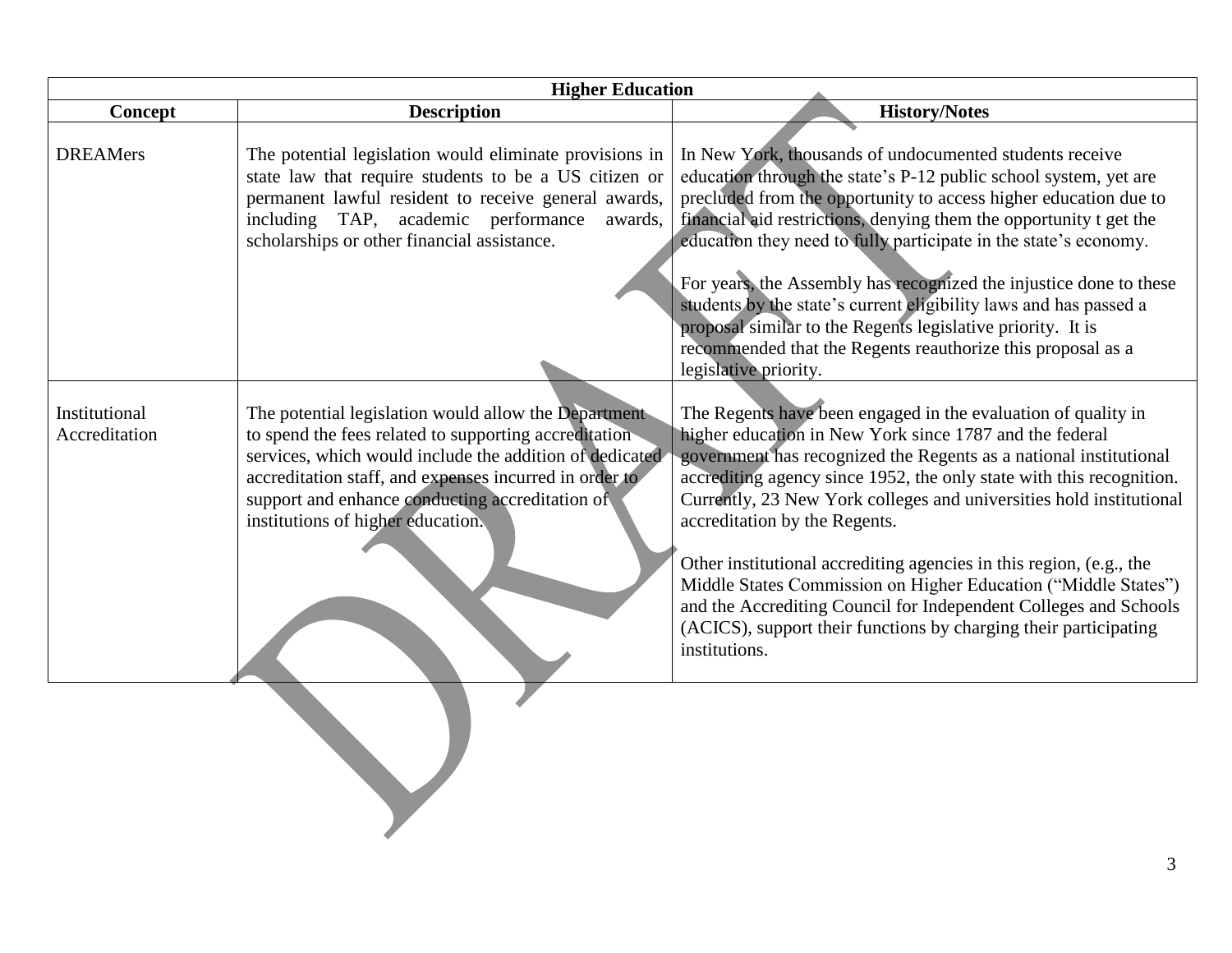| <b>Professions</b>                                              |                                                                                                                                                                                                                                                                                                                                                                                                                                                                                                                                                                               |                                                                                                                                                                                                                                                                         |
|-----------------------------------------------------------------|-------------------------------------------------------------------------------------------------------------------------------------------------------------------------------------------------------------------------------------------------------------------------------------------------------------------------------------------------------------------------------------------------------------------------------------------------------------------------------------------------------------------------------------------------------------------------------|-------------------------------------------------------------------------------------------------------------------------------------------------------------------------------------------------------------------------------------------------------------------------|
| Concept                                                         | <b>Description</b>                                                                                                                                                                                                                                                                                                                                                                                                                                                                                                                                                            | <b>History/Notes</b>                                                                                                                                                                                                                                                    |
| <b>Enhanced Disciplinary</b><br>Authority/Summary<br>Suspension | The potential legislation would add moral character<br>requirements to the professions that currently do not<br>have them, require that licensees notify the Department   professional discipline and oversight.<br>within 30 days of conviction of a crime or pending<br>registration/re-registration every 2-3 years, create a<br>summary suspension of a license when there are<br>serious public health and safety issues, and provide<br>appropriate Department staff with access to patient<br>records to effectively investigate claims of professional<br>misconduct. | Following public reports regarding nurses, the Department worked<br>with the Legislature to develop legislation to strengthen<br>conviction of a crime rather than when applying for Last year, this legislation passed the Senate, but was stalled in the<br>Assembly. |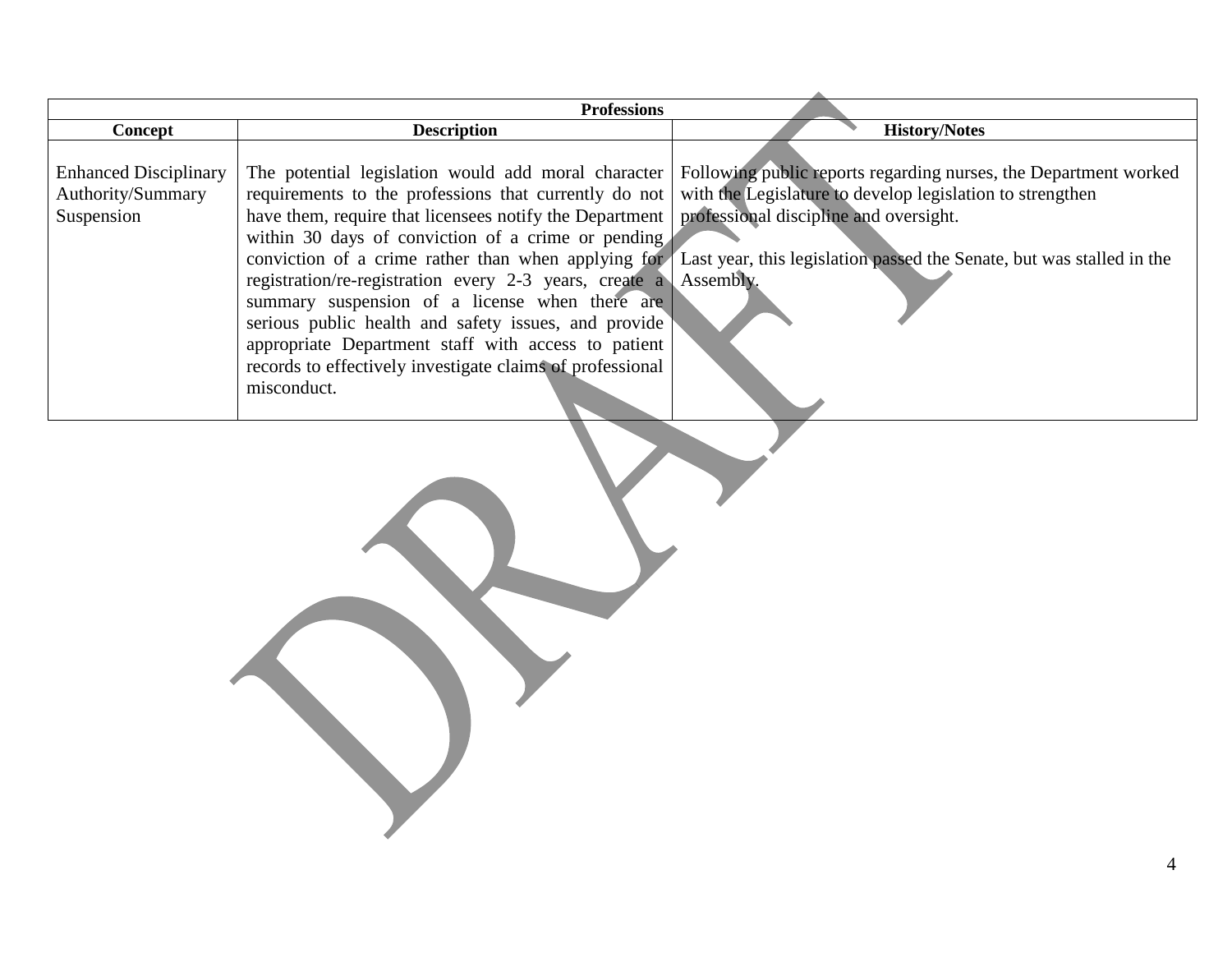| <b>Cultural Education</b>      |                                                                                                                                                                                                                                                                                                                                                                                                                   |                                                                                                                                                                                                                                                                                                                                                                                                                                                                                                                                                                                                                                                                                                                                                                                                                                          |
|--------------------------------|-------------------------------------------------------------------------------------------------------------------------------------------------------------------------------------------------------------------------------------------------------------------------------------------------------------------------------------------------------------------------------------------------------------------|------------------------------------------------------------------------------------------------------------------------------------------------------------------------------------------------------------------------------------------------------------------------------------------------------------------------------------------------------------------------------------------------------------------------------------------------------------------------------------------------------------------------------------------------------------------------------------------------------------------------------------------------------------------------------------------------------------------------------------------------------------------------------------------------------------------------------------------|
| Concept                        | <b>Description</b>                                                                                                                                                                                                                                                                                                                                                                                                | <b>History/Notes</b>                                                                                                                                                                                                                                                                                                                                                                                                                                                                                                                                                                                                                                                                                                                                                                                                                     |
| <b>Museum Education</b><br>Act | designed to improve and support student learning meet such challenges.<br>opportunities, including supporting the development of $\mathbb{R}$<br>local curricular aids.<br>Over 1,300 museums, historical societies, zoos,<br>botanical gardens, aquariums and cultural arts<br>institutions currently provide relevant and engaging<br>education programming to students and could benefit<br>from such funding. | The potential legislation would establish competitive   New York has world class cultural institutions that have the ability<br>grants to support cultural institutions that seek to to engage students in unique ways which entertain and excite,<br>establish or improve museum education programs helping them to learn critical higher-order thinking skills needed to<br>In recent years, the cultural institutions overseen by the Department<br>have expanded their missions to support our education reform<br>efforts, including at the American Museum of Natural History<br>which is preparing a new generation of Earth Science teachers, and<br>through professional development conferences coordinated with<br>representatives from cultural institutions to support implementation<br>of the state's learning standards. |